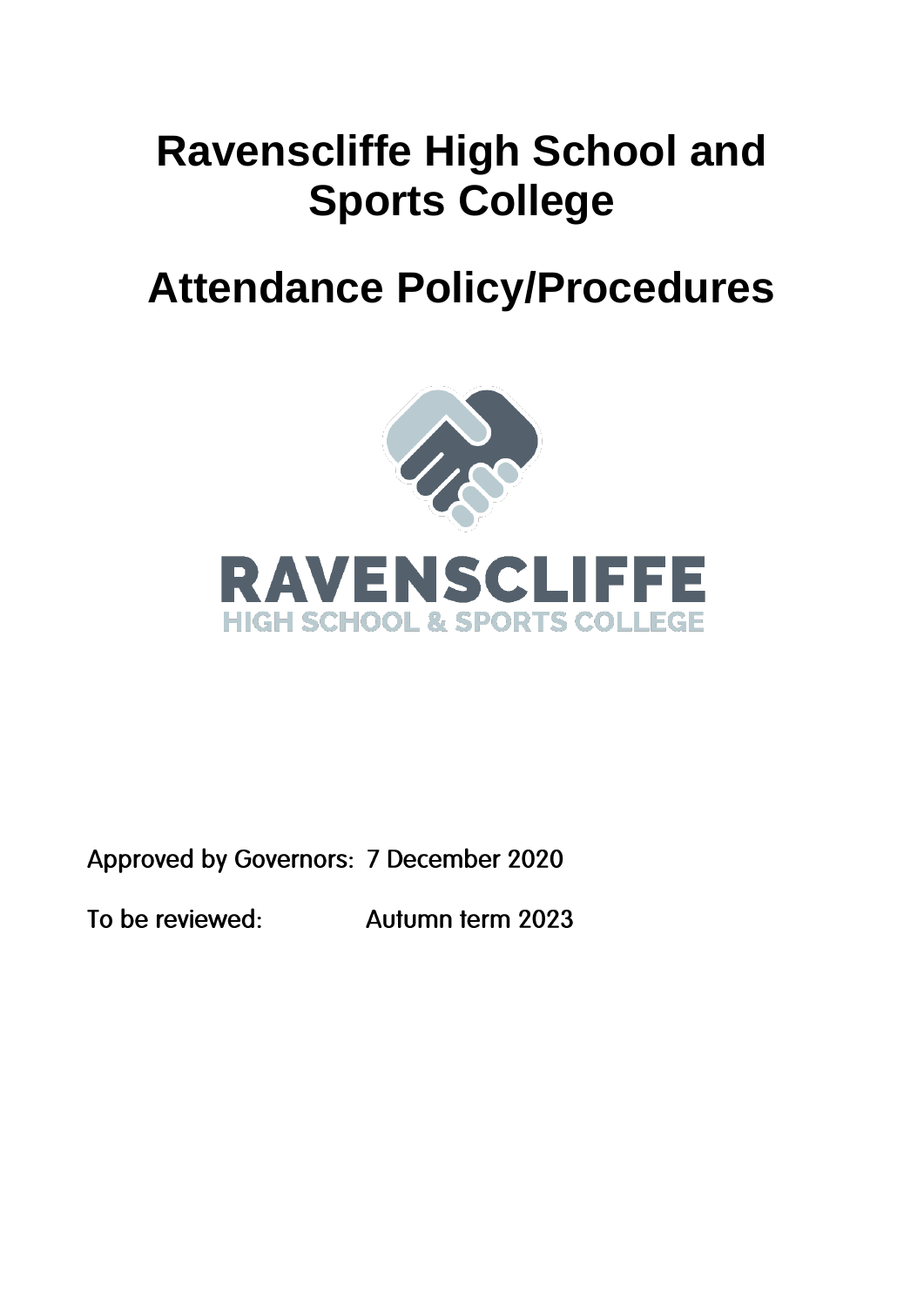# **Rationale**

The purpose of this document is to set out Ravenscliffe High School's policy and procedure on attendance.

At Ravenscliffe High School we believe that attending school regularly has a positive impact on learning and progress. We will encourage excellent attendance for all our students, by offering a broad, balanced, relevant, stimulating and personalised curriculum, within a supportive and caring environment. Through this provision we strive for all our students to lead a happy and fulfilled life, which maximises all future opportunities.

The Department for Education (DfE) guidance states that all schools should have effective systems and procedures for encouraging regular school attendance and investigating the underlying causes of poor attendance which should be set out in an attendance policy. These systems should be reviewed regularly and modified where necessary to reflect the circumstances of the school – as detailed in this policy.

#### **Aims:**

At Ravenscliffe High School we will:-

- Promote a culture across the school which identifies the importance of regular and punctual attendance.
- Make attendance and punctuality a priority for all those associated with the school; including students, parents, all staff and governors.
- Further develop positive and consistent communication between home and school.
- Set targets to improve individual and whole school attendance levels, including statutory targets.

#### **Attendance Mission Statement**

At Ravenscliffe High School we will:

- Ensure that all of its students receive a full-time education which maximises opportunities for each individual to realise his/her true potential.
- Strive to provide a welcoming, caring environment whereby each individual feels a sense of purpose, belonging, value, achievement and security.
- Continually engage with students and their families to ensure each student attends school & college regularly and punctually.
- Establish an effective, efficient communication system to provide guidance, advice and support to students and parents/ carers in relation to all attendance related matters.

#### **Rights, Roles and Responsibilities:**

At Ravenscliffe High School we have a procedural framework which includes specific guidance in relation to supporting regular and punctual attendance. The procedural framework defines agreed roles and responsibilities for:-

- Parents and Carers
- Students
- School Staff
- Governors

This procedural framework also includes guidance on:-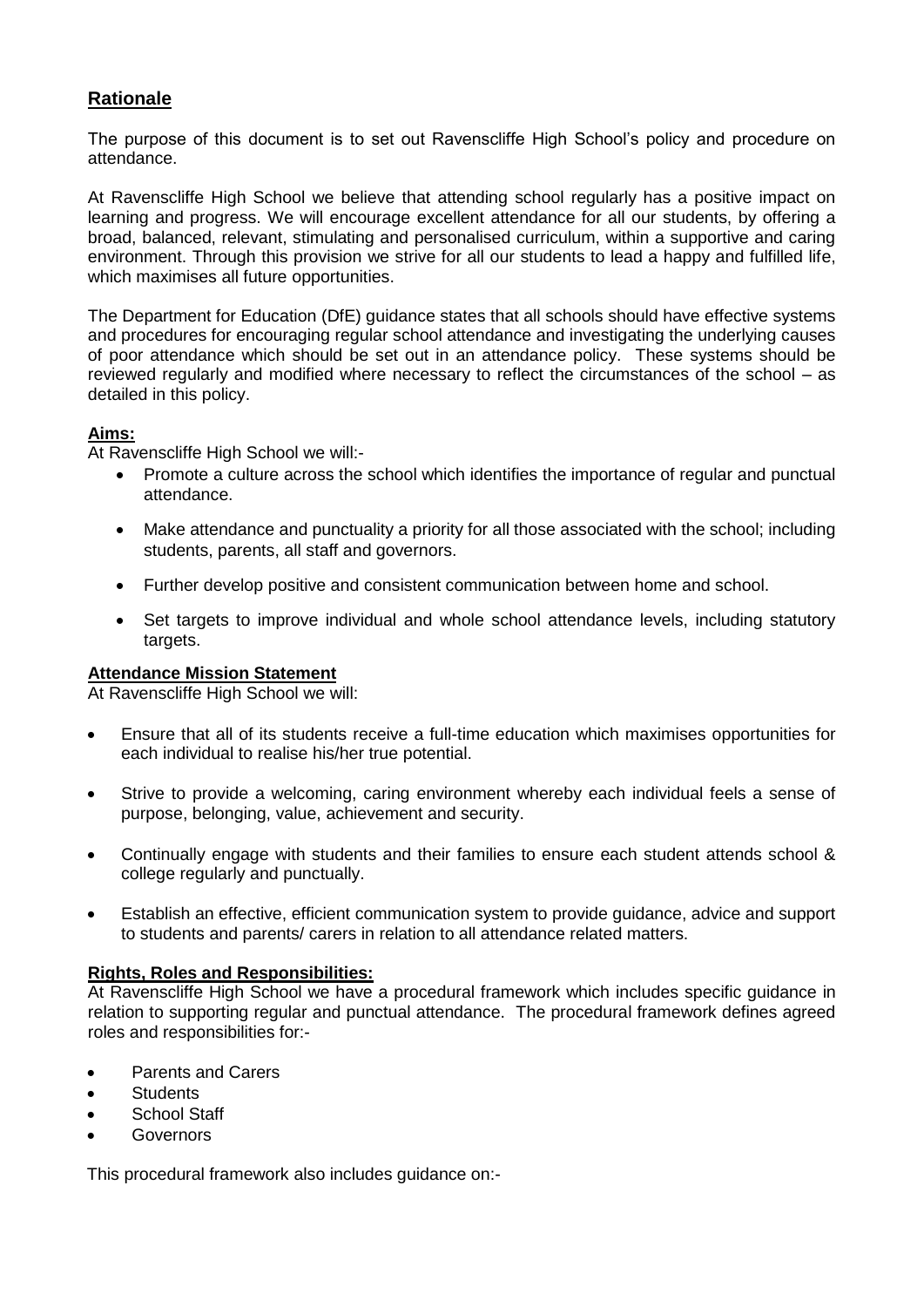- **Registration**
- Punctuality
- What constitutes unauthorised absence
- Systems for monitoring attendance and punctuality for students
- Systems for dealing with absence
- Criteria and systems for referral to and working with the Early Intervention Team
- Systems for monitoring whole school attendance and action planning
- Appropriate alternative curricular arrangements
- Holidays in Term Time / Extended Leave

#### **Leave of Absence**

Following the September 2013 amendment to The Education (Student Registration) (England) Regulations 2006, schools cannot authorise any leave other than in exceptional circumstances. In Ravenscliffe the Senior Leadership Team (i.e. Headteacher and Deputy Head) are the people authorised by the governing body to make this decision. If the leave is being requested for a holiday, approval should be obtained prior to making any bookings

Ravenscliffe High School actively discourages the taking of any holidays in term time. Any parents/ carers who wish to take leave of absence during term time (other than those related to specialist respite care), must formally request permission in writing from the Headteacher (via the request form obtained from the School Office). For *'exceptional reasons'* only (e.g. a family bereavement), absence may be approved during term time of up to ten school days in any school year.

Ravenscliffe High School will authorise one day's leave per religious festival e.g. EID, but no more than 3 days in one academic year, unless there are exceptional circumstances. Parents/ carers must request this leave of absence in advance unless there are exceptional circumstances.

#### **Use of Penalty Notices**

Ravenscliffe High School will (unless there are exceptional circumstances) request that the Local Authority issue Penalty Notices in respect of unauthorised absence. This includes Leave of Absence which are taken without a prior request being made and those taken after a prior request has been made and parents have been informed that the period of absence would be classed as unauthorised by the holiday being taken regardless of this advice.

Ravenscliffe High School will also request that the Local Authority issue a Penalty Notice for days taken in excess of the agreed period of leave without good reason, (once again unless exceptional circumstances are evident).

#### **Persistent Absence**

The minimum attendance level which is expected by all students nationally is 96%. Our target as a special school is currently 92.5%. If an attendance falls significantly below this level the school will consider whether it is appropriate to offer support in order to improve the situation or to make an allowance for exceptional circumstances i.e. ill health or particular special needs applicable to the named student.

Both local and central government pay particular attention to reducing the number of students who fall into the absence category (PA). A student becomes a persistent absentee when their attendance falls below 80% at any point during the school year; whether the absences are authorised or unauthorised. When attendance nears this level children miss significant amounts of schooling and their education progress may be put at risk. We need parents' full support in ensuring that attendance does not reach this level. The school recognises that a percentage of students have a higher absence level due to complex medical conditions and consequently will not be referred. However, if for any other reason a child's attendance does fall into this category, parents will be asked to do what they can to improve the situation.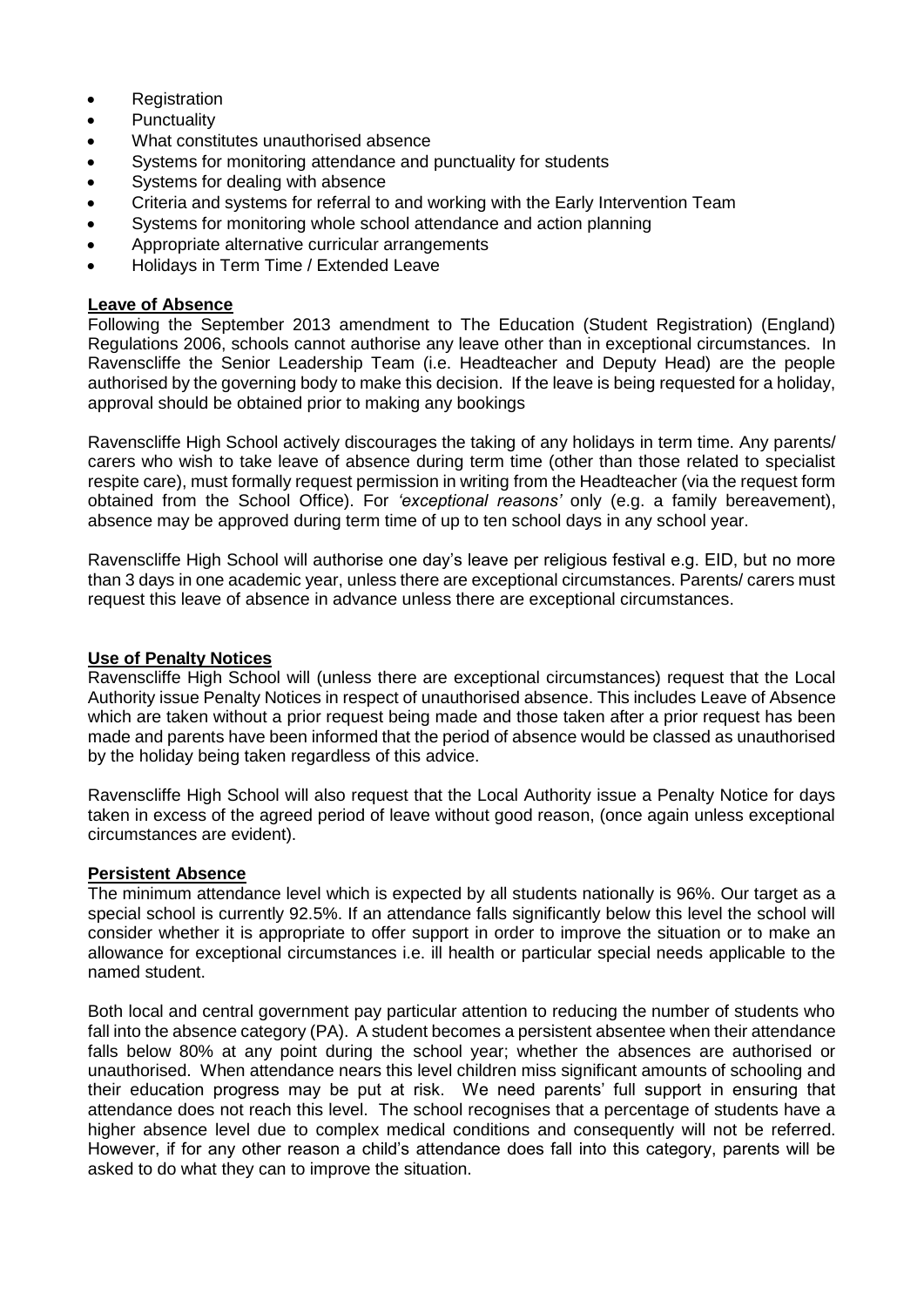Families will be supported to improve the attendance of their child by the school's senior leadership team and direct support from the Family Liaison officer or if appropriate school nurse. The support may involve the need for parents, and children of an appropriate age, to agree to a parenting contract. Due to the seriousness of PA status it is highly likely that such cases will be referred to a local government attendance officer in the Early Help Team. All absence (including persistent absenteeism) is reported to CMBC through the termly 'census'.

## **Truancy**

Truancy is being absent for any part of the day without permission or authorised reason. In addition to regular attendance, Ravenscliffe High School staff are concerned about each student's safety, welfare and happiness. Therefore, in the unlikely event that there is a concern that a young person might be truanting, parents/ carers will be contacted immediately by phone. Parents/ carers are then actively encouraged to bring their child to school so that reasons for the child not wanting to attend can be discussed and hopefully resolved. In the event of not being able to talk to the parent then the Deputy Headteacher will talk to the child concerned to find out if there are any worries or problems in school that might make that child not want to attend. If there are, then these are discussed with the Pastoral Tutor and appropriate action is taken. If this support does not improve the truancy with immediate effect, clear bespoke plans will be negotiated and agreed between the student, parent/carer and Deputy Headteacher/ Headteacher. A student's truancy may come to light through a Truancy Sweep, which is a joint operation undertaken by the Police and CMBC.

#### **Children Missing from Education**

A child missing from education is a potential sign of abuse or neglect. The following guidance is therefore adopted by Ravenscliffe High School – based directly from Children Missing Education – Statutory Guidance for Local Authorities September 2016.

Ravenscliffe High School will enter students on the admission register at the beginning of the first day on which the school has agreed, or been notified, that the student will attend the school. If a student fails to attend on the agreed or notified date, class based staff will undertake reasonable enquiries to establish the child's whereabouts and consider notifying the local authority at the earliest opportunity.

If students have missed ten school days or more without permission, and/or students' have ongoing significant poor attendance, Ravenscliffe High School will inform CMBC

Where a student has not returned to school for ten days after an authorised absence or remains absent from school without authorisation for twenty consecutive school days (with no reasonable grounds to believe that the student is unable to attend because of sickness or unavoidable cause), Ravenscliffe High School can remove the student from the admission register. This will only take place once the school and the local authority have failed, after jointly making reasonable enquiries, to establish the whereabouts of the child.

#### **Partnership Working**

Ravenscliffe High School will work with the Early Help Team, and other support agencies as appropriate to ensure regular attendance at school.

#### **Monitoring, Analysis , Action Planning:**

Ravenscliffe High School use electronic systems for monitoring attendance at both individual student and whole school level, and will analyse patterns and trends of non-attendance to inform future action planning and target setting in respect of whole school attendance matters. In addition to the follow up of absences on a daily basis, attendance is monitored weekly by the Deputy Headteacher or Family liaison officer and issues are discussed and actions planned as part of the fortnightly safeguarding supervision group.

#### **Review of the Whole School Attendance Policy:**

Ravenscliffe High School and Governors will review this policy annually.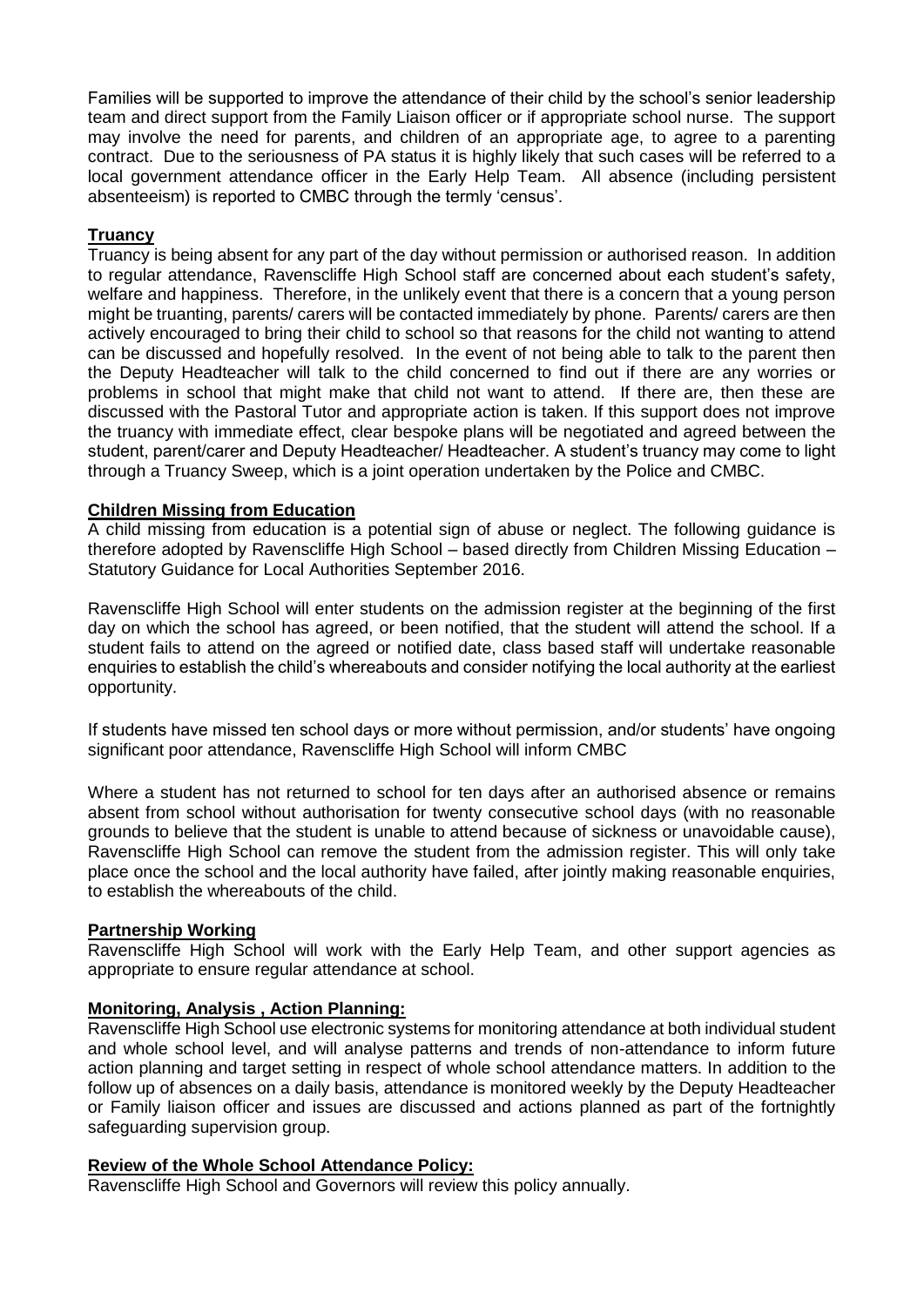# **WHOLE SCHOOL ATTENDANCE POLICY PROCEDURAL FRAMEWORK**

This section of the document forms part of Ravenscliffe High School Whole School Attendance Policy. It sets out the rights, roles and responsibilities for parents/ carers; students, school staff and Governors, and the systems and procedures in place to identify how the school will deliver its aims in respect of regular and punctual attendance. It will be reviewed annually.

Ravenscliffe High School believes that it is important that Parents and Carers, Students, School Staff and Governors all work in partnership to encourage good attendance for all students. Commitment to our successful partnership is dependent on an effective, efficient system of communication; realistic expectations, mutual respect; trust and cooperation.

The following is a summary of the rights, roles and responsibilities for individual groups of stakeholders.

## **Parent/ Carers(s) are expected to:-**

- Provide updated contact details
- Contact school/ college by telephone on the first day their child is absent and with a clear reason for absence
- **Promptly return reply slips attached to letters sent home**
- **Follow the procedures for requests for Extended Leave of Absence**
- Attend school events, meetings (including Annual Reviews) and parents' evenings
- Support/ participate in school activities

#### **Students are expected to:**

- Attend school/ college regularly and punctually
- Wear the correct school uniform or appropriate clothing for college.
- **Have the correct equipment for PE and swimming**
- Be a positive member of the school college community
- **Make the most of the opportunities school/ college has to offer**

# **Students and parent(s) can expect school to:-**

- Have in place an accurate and efficient system for recording absence
- Have designated staff who initiate/ follow up enquiries if a student is absent without known cause
- Offer appointments to discuss/follow up areas of concern
- Treat information confidentially and with respect i.e. shared only on a 'need to know basis'
- Actively encourage and reward regular attendance and punctuality
- Advise, assist and support students and their families; enlisting the professional help of other agencies if and when required
- Keep students and parents/carers aware of progress

#### **Office Administrators are expected to:-**

- Adhere to Calderdale's 'First day calling Procedures'. If a child is absent from school and there is no contact from the parents school will make telephone calls to all registered ' contacts' on the student data collection sheet until contact has been made and a reason for absence is given.
- Record and notify Form/ College teams when taking a message from parents/ carers
- Keep accurate records to assist with the collection of absence data
- **Provide with each Annual Review 'an Attendance Register'**

#### **Pastoral Teams are expected to:-**

- Make contact with Parent/ Carers on the first day of absence if no information has been received
- Record attendance in the class registers at the beginning of the morning and afternoon session and to return the register to the office on both occasions.